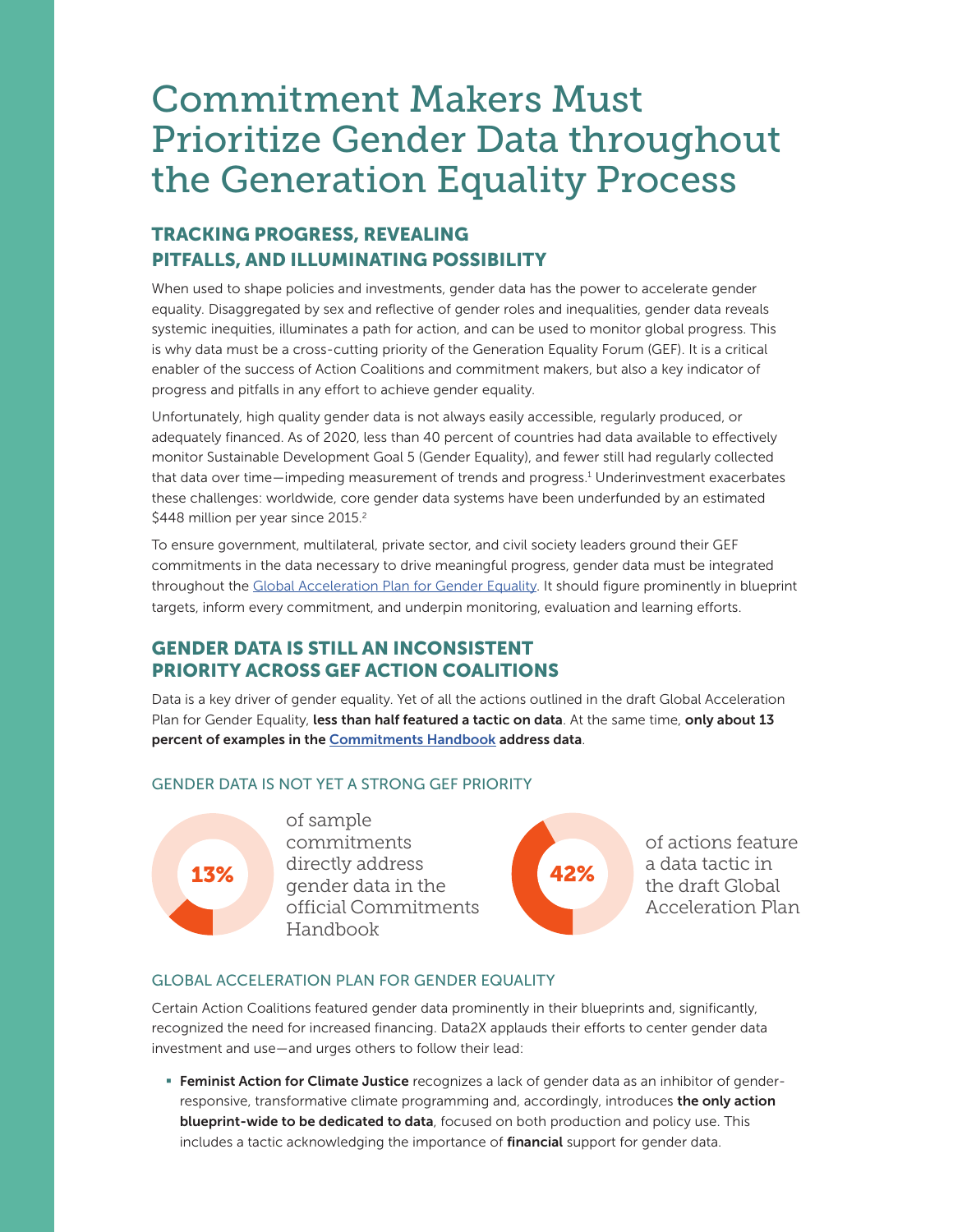**• Similarly, Gender-Based Violence** recognizes the necessity of **investment** to close gender data gaps, not only in production and availability, but also in accessibility and use of data. This includes a data tactic calling for broad improvement across the data value chain.

#### DRAFT ACTION COALITION BLUEPRINTS ARE INCONSISTENT ON GENDER DATA

|                                     | <b>Data</b><br><b>Tactics</b> | <b>Calls for</b><br><b>Collection</b><br>or Use | <b>Calls for</b><br><b>Funding</b> |
|-------------------------------------|-------------------------------|-------------------------------------------------|------------------------------------|
| Bodily Autonomy & SRHR              | O                             |                                                 |                                    |
| Economic Justice & Rights           | 2                             |                                                 |                                    |
| Feminist Action for Climate Justice | 1                             |                                                 |                                    |
| Feminist Movements & Leadership     | 4                             |                                                 |                                    |
| Gender-Based Violence               | 1                             |                                                 |                                    |
| Technology & Innovation             | 2                             |                                                 |                                    |

Other Action Coalitions listed data more generally. Blueprints ranged from mainstreaming gender data throughout actions to no references to gender data at all:

- **Feminist Movements & Leadership** recognized the importance of data, and included a data and accountability tactic for every action.
- **Economic Justice & Rights** recognized the importance of gender data as an accountability tactic across two actions.
- **Examble 1** Similarly, Technology & Innovation for Gender Equality featured two data and accountability tactics, though did not outline specific data mechanisms for change.
- **Bodily Autonomy & Sexual and Reproductive Health and Rights featured no data tactics,** though the subsequent indicator framework references data disaggregation.

#### COMMITMENTS HANDBOOK

The Commitments Handbook reflects the varied approach across Action Coalitions, but overall, gender data is underrepresented. Of 207 total potential commitments, just 27 directly address data.<sup>3</sup>

While all Action Coalitions mentioned data to some extent, those with a strong gender data emphasis in the Global Acceleration Plan had similarly robust sample commitments in the Handbook, demonstrating best practices applicable for all Action Coalitions:

**Feminist Action for Climate Justice** devoted over a quarter of its potential commitments to data—including two separate calls for investment.